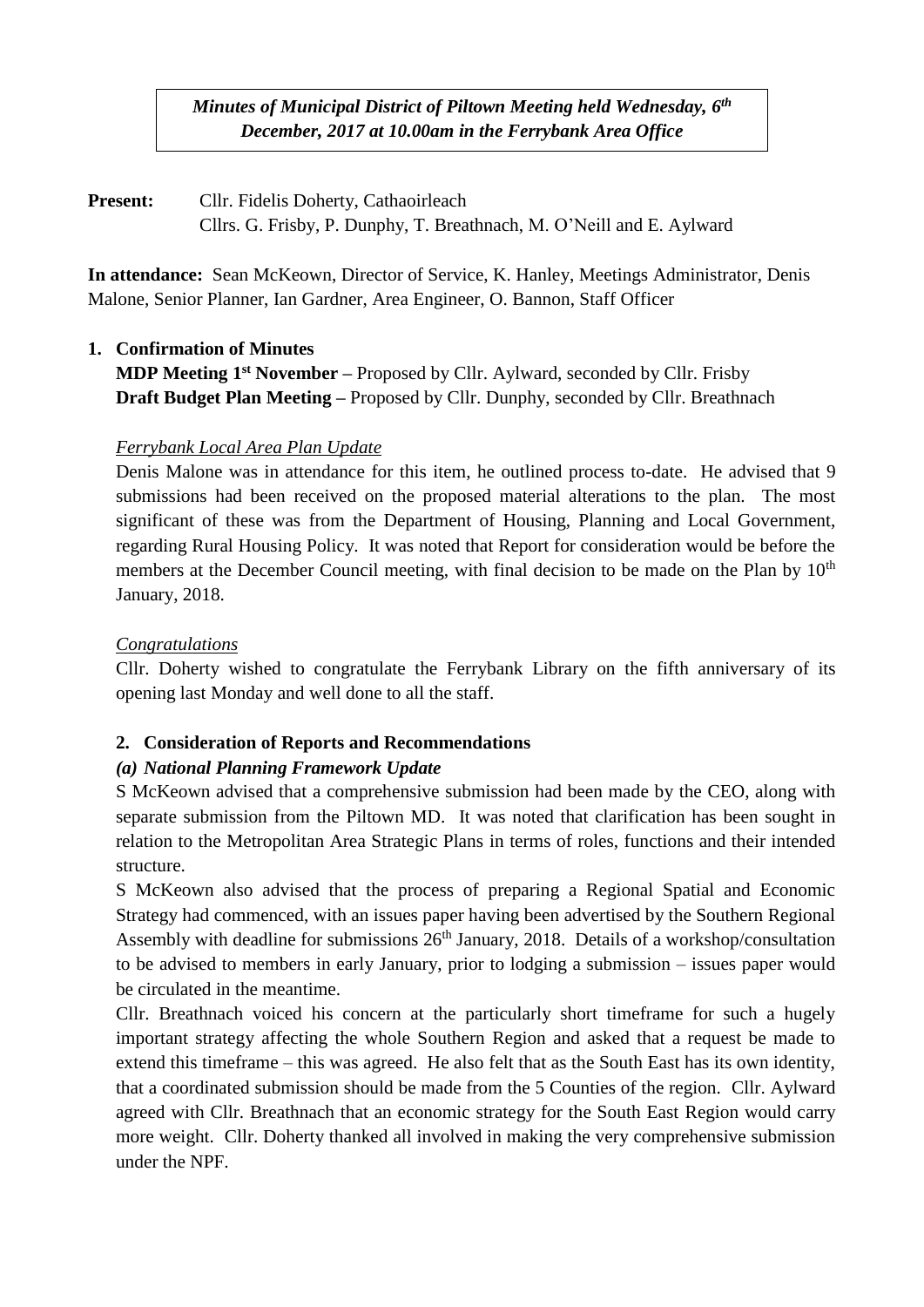#### *(b) Roadworks Update*

Ian Gardner circulated report to members outlining works completed during the last month. It was noted that additional funding had been received for 3 further LIS's, works to commence on these shortly at Ballykillaboy, Ballynalinagh and Beatin. It was also noted that through savings made under restoration improvement works, a further scheme had been undertaken on the LS5075 at Aghaviller, macadam works only.

A number of queries were raised by members, Ian Gardner advised as follows:-

## *Cllr. Doherty*

- Glenmore Bus Stop and Weighbridge road marking contract has been awarded.
- Location of driver feedback sign, Mullenaharigle erected at the only suitable locations.

# *Cllr. Aylward*

- Salting routes, approach roads to Mullinavat to cover P3 routes regularly would require a significant allocation
- Cleaning of drains/shores difficult to maintain regularly this time of year, 50 drainage schemes undertaken last year have helped significantly
- Lay-by for Gardai at Tower Junction not in use Cllr. O'Neill to raise matter at policing committee meeting

## *Cllr. Frisby*

- Dangers at Hartley's Cross area has been resurfaced and retextured, but speeding may be an issue. Traffic calming scheme to be considered under next roadworks programme.
- Dangers on N25 Waterford to New Ross route, no right hand turns for discussion with TII, will bring the matter to Road Design to raise with TII also.

# *Cllr. O'Neill*

- Piltown Bus Shelter verbal agreement, awaiting transfer of land
- Waterford approach roads, funding welcomed works to commence shortly, replace topsoil and sew 3000 hedging plants at Newrath, plant 20 trees and sew 100 hedging plants at Milepost.

# *Cllr. Dunphy*

- Winter maintenance, severe weather conditions out of hours emergency contact number to be circulated to members
- Tower Road junction, new layout and bollard causing confusion extensive works carried out to improve safety, matter to be raised at TII meeting.

### *Cllr. Breathnach*

 Smartscastle Bridge works – precast units ordered, expected delivery end of January, it was noted that works are weather dependent.

### *(c) Site Visit to New Ross Bypass – Update*

K Hanley advised that site visit has been proposed for Friday morning, 2<sup>nd</sup> March, to be confirmed with the Contractor.

### *(d) Meeting with TII*

K Hanley advised that meeting has been arranged for Monday, 11<sup>th</sup> December at 2pm in the TII offices Dublin. It was noted that 2-3 members from each district would attend, to be arranged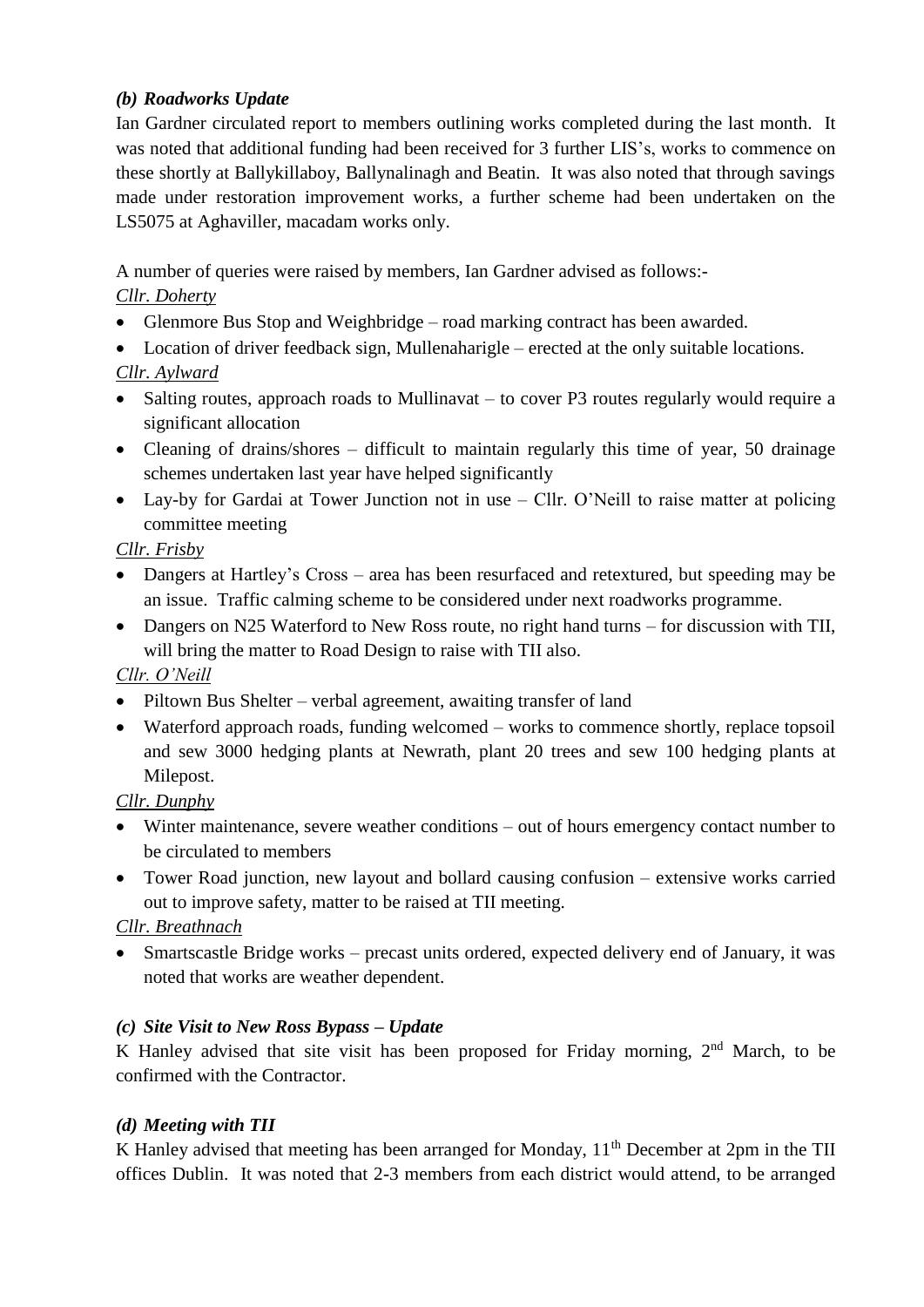through Una Kealy, Roads Department – any further items for the agenda to be submitted by Thursday 7<sup>th</sup> December.

#### *(e) Greenway Update*

S McKeown outlined the current position. It was noted that Consultants had been retained to try to resolve issues raised by 2 landowners, draft report was expected to be finalised this week, with a meeting to be held with landowners early next week.

#### *(f) South Kilkenny Recycling Centre – Site Visit*

Cllr. Doherty welcomed the new facility for South Kilkenny and wished them well.

S McKeown advised that a visit would be arranged early 2018, stating that a proposal had been made to the operator to hold an official launch of the facility. It was noted that a brochure and information sheet on materials accepted at the facility were available online.

### *(g) SDZ update*

S McKeown advised members that submission had been lodged, closing date for which was 30<sup>th</sup> November and wished Waterford City & County Council well with the development.

Cllr. Frisby asked if KCC would be kept informed in relation to developments affecting Abbey Road area. D Malone outlined the usual process that would be followed in relation to public consultation.

**3. Business prescribed by Statute, Standing Order or Resolution of the Municipal District Members for transaction at such meetings**

### **4. Other Business set forth in the Notice convening the meeting**

- **5. Notices of Motion**
- **6. Correspondence**
	- (a) Letter from Revenue Commissioners  $-3<sup>rd</sup>$  November, 2017
	- (b) Letter from Mr. Eoghan Murphy TD, Minister for Housing, Planning and Local Government  $-8$ <sup>th</sup> November, 2017
	- (c) Letter from Mr. Denis Naughten TD, Minister for Communications Climate Action & Environment –  $10^{th}$  November, 2017

(d) Email acknowledgement of MD of Piltown Submission to the NPF –  $14<sup>th</sup>$  November, 2017 Correspondence was noted.

### **7. AOB**

### *(a) Former Area Office*

Cllr. Doherty asked about future use of the former Council Offices at Newrath, not to allow same to fall into disrepair. Cllr. Dunphy agreed and asked if progress had been made in addressing issues for the Newrath Residents group who had attended a recent meeting. I Gardner advised that the Council depot at Newrath would remain, with the offices being used on occasion and for storage. He had met with residents on site, some minor works had been undertaken with further works to be completed next year, but he had not received a response from residents in relation to the plan for the area which had been given to them following their attendance at the Piltown MD meeting earlier this year.

K Hanley advised that the Corporate Department were looking at use of the building and will revert to members.